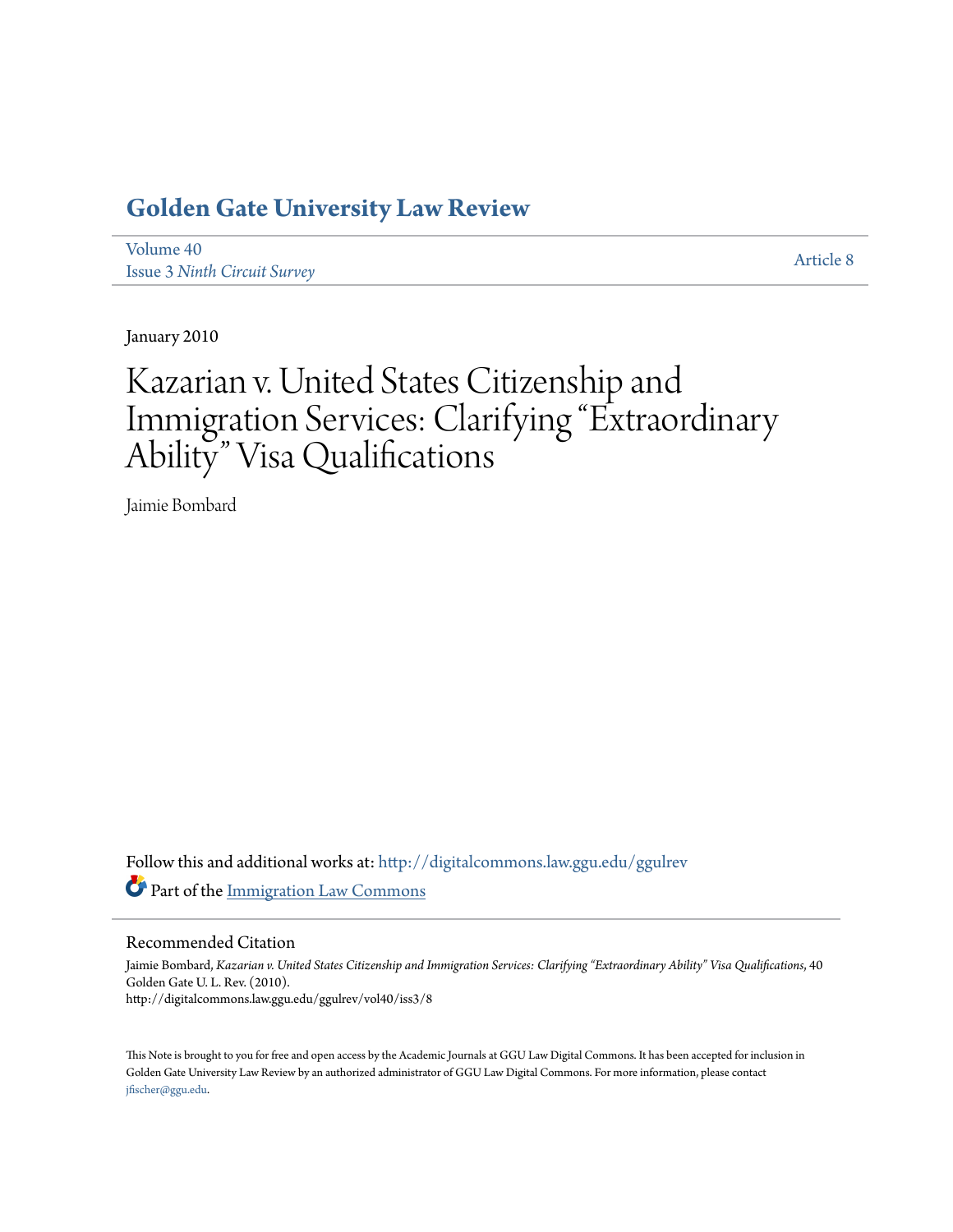## CASE SUMMARY

## *KAZARIAN V. UNITED STATES CITIZENSHIP AND IMMIGRATION SERVICES*: CLARIFYING "EXTRAORDINARY ABILITY" VISA QUALIFICATIONS

#### I. INTRODUCTION

The Immigration Act of 1990 created thousands of employment-based immigrant visa categories, including one by which aliens possessing "extraordinary ability" could obtain lawful permanent resident status.<sup>1</sup> The statutory definition of an "extraordinary ability" is "a level of expertise indicating that the individual is one of that small percentage who have risen to the very top of the field of endeavor."<sup>2</sup> An application for an "extraordinary ability" visa must be accompanied by evidence that the alien has sustained national or international acclaim, along with proof that his or her achievements have been recognized in the field of expertise. $3$  However, attempts by applicants to actually obtain "extraordinary ability" visas have had mixed results.<sup>4</sup>

1

<sup>1</sup> 8 U.S.C. § 1153(b)(1)(A) (Westlaw 2010).

 $2$  8 C.F.R. § 204.5(h)(2) (Westlaw 2010).

 $3$  8 C.F.R. § 204.5(h)(3) (Westlaw 2010).

<sup>4</sup>  *Compare* Matter of Price, 20 I. & N. Dec. 953, 955-56 (BIA 1994) (granting an "extraordinary ability" visa to a professional golfer who won the 1983 World Series of Golf and the 1991 Canadian Open and received widespread major media coverage), *with* Lee v. Ziglar, 237 F. Supp. 2d 914 (N.D. Ill. 2002) (finding that "arguably one of the most famous baseball players in Korean history" did not qualify for the "extraordinary ability" visa as a baseball coach for the Chicago White Sox because his acclaim was limited to his skills as a player).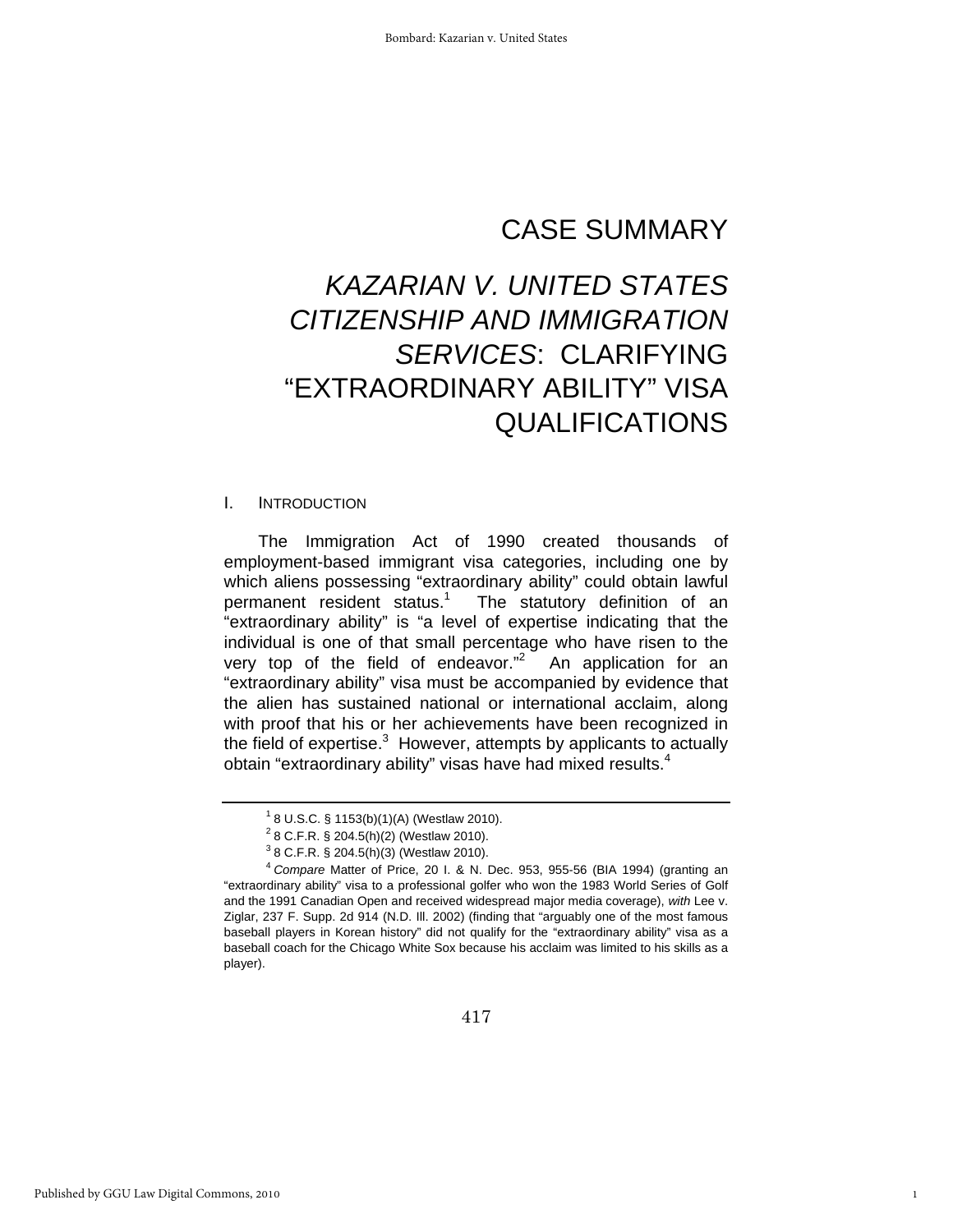#### 418 GOLDEN GATE UNIVERSITY LAW REVIEW [Vol. 40

In 2007, Dr. Poghos Kazarian appealed the United States Citizenship and Immigration Service's denial of his application for an "extraordinary ability" visa.<sup>5</sup> Prior to *Kazarian v. US Citizenship & Immigration Services*, the Ninth Circuit had never addressed the issue of how the statutory and regulatory requirements for the "extraordinary ability" visa should be interpreted.<sup>6</sup> The *Kazarian*  court determined that the regulations outlining the evidence sufficient to qualify for the "extraordinary ability" classification were extremely restrictive.<sup>7</sup> The court then concluded that, since Dr. Kazarian had presented only two of the three types of evidence required to meet the eligibility criteria, the agency's determination that his petition was insufficient to support an "extraordinary ability" visa was correct.<sup>8</sup>

#### II. FACTS AND PROCEDURAL HISTORY

In 1997, Dr. Poghos Kazarian, a native and citizen of Armenia, received his Ph.D. in Theoretical Physics from Yerevan State University in Yerevan, Armenia.<sup>9</sup> Dr. Kazarian's specialty was "non-Einsteinian theories of gravitation."<sup>10</sup> From 1997 to 2000, Dr. Kazarian worked as a research associate.<sup>11</sup> In 2000, Dr. Kazarian began work at Glendale Community College in California as a physics and math tutor, an instructor, and a speaker in the "Science Lecture Series."<sup>12</sup>

On December 31, 2003, Dr. Kazarian filed an application for an "extraordinary ability" visa based on his knowledge of, and work in, theoretical physics.<sup>13</sup> Dr. Kazarian submitted several letters of recommendation from colleagues in support of his application.<sup>14</sup> Dr. Kazarian also noted that he had authored a textbook and he included information in his petition regarding his Science and Lecture Series.<sup>15</sup>

 *Kazarian*, 596 F.3d at 1120. 7

- $<sup>7</sup>$  *Id.*</sup>
- <sup>8</sup> *Id.* at 1122.<br><sup>9</sup> *Id.* et 1117
- *Id.* at 1117. 10 *Id.*
- 
- <sup>11</sup> *Id.*

<sup>12</sup> Id. at 1117-18. Between 2000 and 2004, Dr. Kazarian worked as a volunteer,

joining the faculty in 2004. 13 *Kazarian*, 596 F.3d at 1117. 14 *Kazarian*, 596 F.3d at 1118. 15 *Id.*

<sup>&</sup>lt;sup>5</sup> Kazarian v. US Citizenship & Immigration Servs., 596 F.3d 1115, 1118 (9th Cir.  $2010$ ).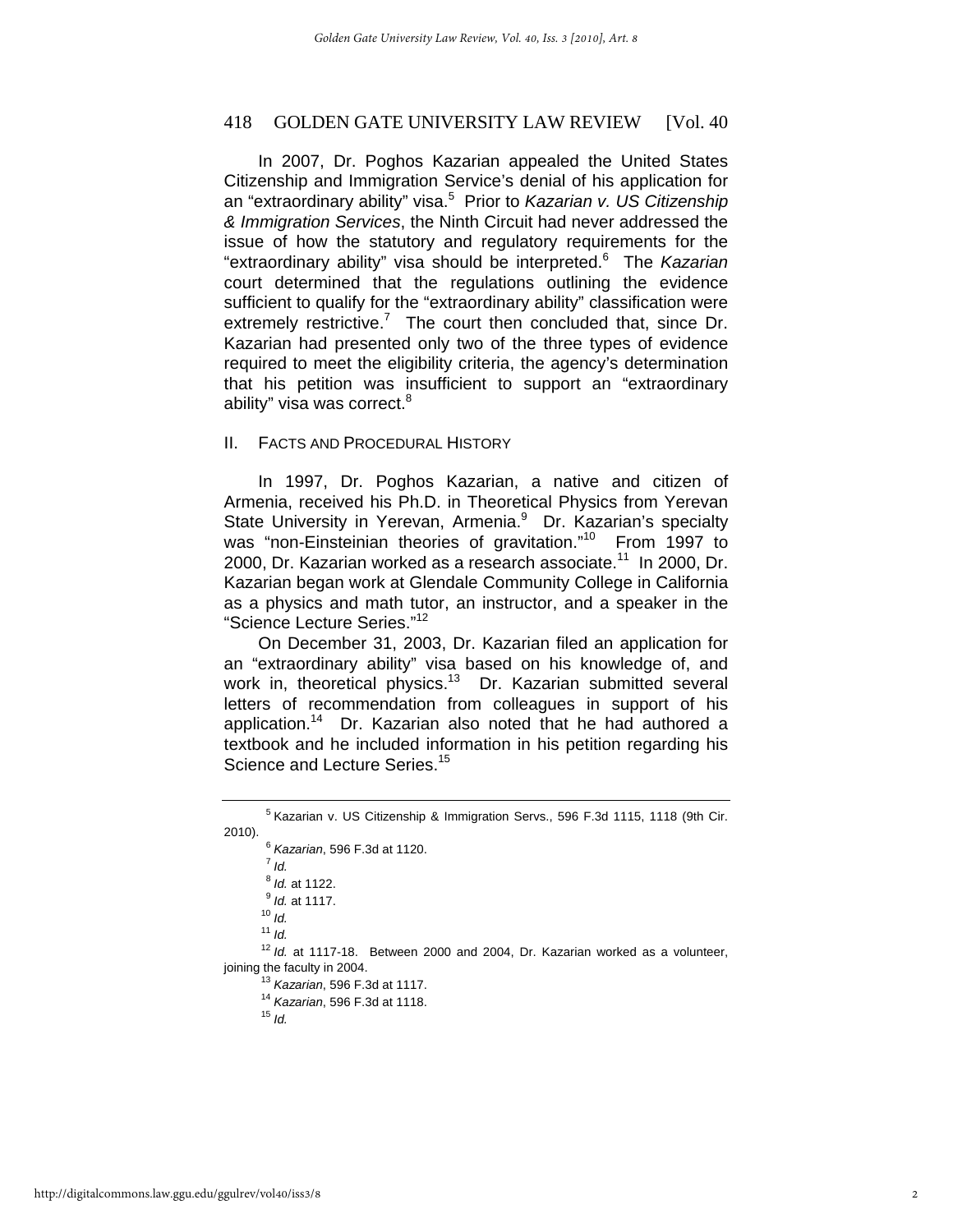The United States Citizenship and Immigration Service (USCIS) denied Dr. Kazarian's petition, and Dr. Kazarian then appealed to the Administrative Appeals Office (AAO).<sup>16</sup> But the AAO dismissed the appeal, concluding that Dr. Kazarian had not established that he met any of the regulatory requirements demonstrating that he possessed the requisite "extraordinary ability" necessary to obtain the special visa. $17$ 

Dr. Kazarian then filed a complaint in the U.S. District Court for the Central District of California challenging the denial.<sup>18</sup> The district court adopted all of the findings of fact submitted by the USCIS and granted the USCIS's motion for summary judgment without hearing argument.<sup>19</sup> Dr. Kazarian then appealed to the Ninth Circuit.<sup>20</sup>

The sole issue before the Ninth Circuit in *Kazarian* was whether Dr. Kazarian had established his eligibility for an "extraordinary ability" visa. $21$  On September 4, 2009, the Ninth Circuit affirmed the district court's denial, concluding that there was substantial evidence supporting all of the AAO's findings and that the AAO's determination that Dr. Kazarian failed to meet any of the statutory qualifications was correct. $^{22}$ 

Judge Pregerson dissented, taking issue with the majority's interpretation of the visa's eligibility requirements.<sup>23</sup> Judge Pregerson rejected the majority's interpretation of 8 C.F.R. § 204.5(v), which permits an applicant to demonstrate extraordinary ability by producing evidence of having been published, as containing an additional requirement that the applicant demonstrate that his or her publication received a favorable reaction from the scientific community.<sup>24</sup>

On March 4, 2010, the appellate panel withdrew the September 4, 2009, opinion and filed a superseding amended opinion.<sup>25</sup> The amended opinion contained different determinations than the original opinion but ultimately reached the

 $16$  *Id.* 

 $17$  *Id.* 

<sup>18</sup> *Id.*

<sup>19</sup> Appellant's Brief at 3, *Kazarian*, 596 F.3d 1115 (No. 07-56774), 2007 WL

<sup>&</sup>lt;sup>20</sup> *Kazarian*, 596 F.3d 1115.<br><sup>21</sup> *Kazarian*, 596 F.3d at 1120.<br><sup>22</sup> Kazarian v. U.S. Citizenship & Immigration Servs., 580 F.3d 1030, 1035 (9th Cir. 2009), *withdrawn and superseded,* 596 F.3d 1115 (9th Cir. 2010). 23 *Id.* at 1037 (Pregerson, J., dissenting). 24 *Id.*

<sup>25</sup> *Kazarian*, 596 F.3d at 1117.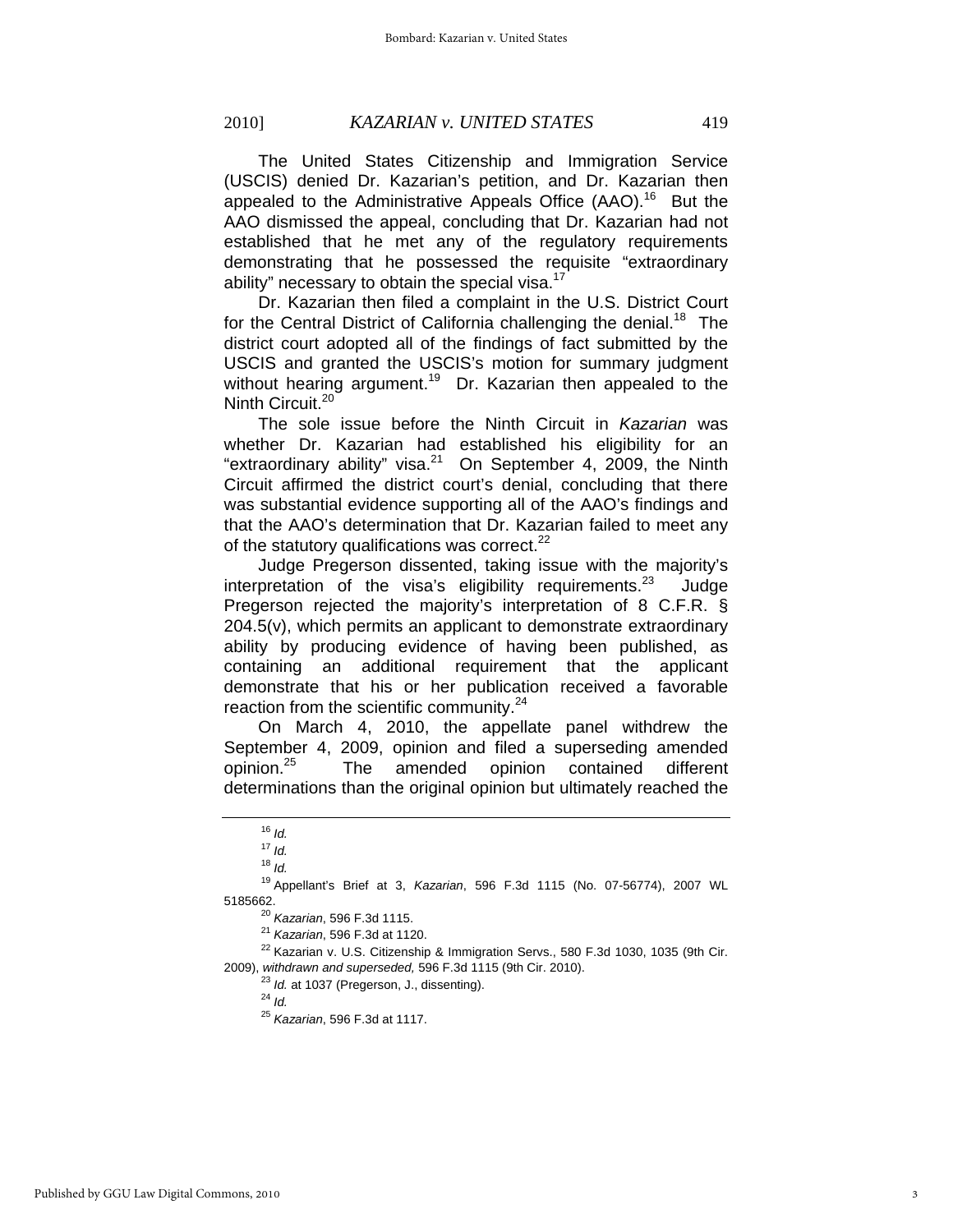#### 420 GOLDEN GATE UNIVERSITY LAW REVIEW [Vol. 40]

#### same result.<sup>26</sup>

According to the amended *Kazarian* opinion, the AAO erred by failing to conclude that Kazarian met two of the required "extraordinary ability" visa qualifications.<sup>27</sup> However, because an "extraordinary ability" applicant must meet a minimum of *three* statutory requirements, the court concluded that the AAO's error was harmless and that the district court correctly denied Dr. Kazarian's petition.<sup>28</sup> Judge Pregerson concurred with the amended *Kazarian* opinion.<sup>29</sup>

#### II. NINTH CIRCUIT ANALYSIS

#### A. "EXTRAORDINARY ABILITY" VISA CRITERIA

The *Kazarian* court outlined the law governing the "extraordinary ability" visa and the regulatory requirements that must be met before an immigration petition can be granted. Under the Immigration Act of 1990, thousands of employmentbased visas were created according to three employment preferences.<sup>30</sup> Aliens of "extraordinary ability" are designated "priority workers" and receive first preference for immigration approval.<sup>31</sup> Pursuant to 8 U.S.C. § 1153(b)(1)(A), an alien seeking entry into the United States may apply for and receive a visa on the basis of an "extraordinary ability" if "the alien has an extraordinary ability in the sciences, arts, education, business or athletics which has been demonstrated by sustained national or international acclaim and whose achievements have been recognized in the field through extensive documentation."<sup>32</sup>

The regulations provide that an alien can establish the requisite "national or international acclaim" in one of two ways. An applicant could prove an "extraordinary ability" by presenting evidence of a one-time achievement, such as a Nobel Prize. $33$ Alternatively, the regulation states that an applicant could provide evidence of at least three of ten regulatory criteria.<sup>34</sup>

<sup>26</sup> *Id.*

<sup>27</sup> *Kazarian*, 596 F.3d at 1122. 28 *Id.*

<sup>&</sup>lt;sup>29</sup> *Id.* at 1123 (Pregerson, J., concurring).<br><sup>30</sup> Immigration Act of 1990, Pub. L. No. 101-649, 101 Stat. 4978 (1990).

<sup>31 8</sup> U.S.C. § 1153(b)(1) (Westlaw 2010).

<sup>32 8</sup> U.S.C. § 1153(b)(1)(A) (Westlaw 2010).

<sup>33 8</sup> C.F.R. § 204.5(h)(3); *Kazarian*, 596 F.3d at 1119. 34 The ten criteria are: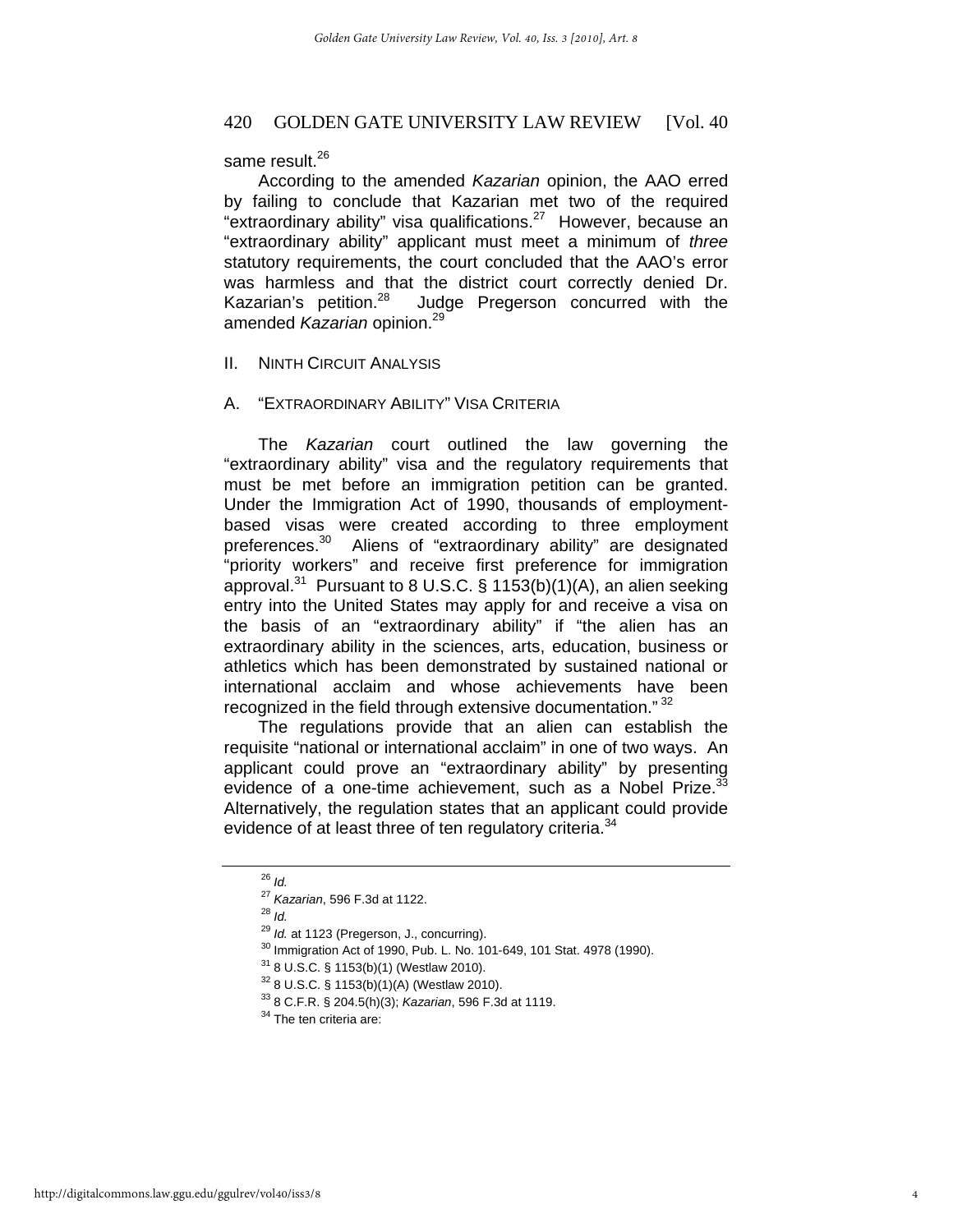#### 2010] *KAZARIAN v. UNITED STATES* 421

Once a petitioner has submitted the requisite evidence, the USCIS must then determine whether the evidence demonstrates both a "level of expertise indicating that the individual is one if that small percentage who have risen to the very top of the field of endeavor" and "that the alien has sustained national or international acclaim."35 Furthermore, the USCIS must decide whether the alien's achievements have been recognized within the field of expertise.<sup>36</sup>

#### B. DR. KAZARIAN'S EVIDENCE OF "EXTRAORDINARY ABILITY"

Only four of the ten "extraordinary ability" criteria were at issue in Dr. Kazarian's appeal: 1) authorship of scholarly articles in the field of endeavor, 2) participation as a judge of the work of others, 3) evidence of original scientific or scholarly contributions of major significance in the field of endeavor, and 4) display of the alien's work at artistic exhibitions or showcases. The court addressed each, finding that the AAO had incorrectly rejected Dr. Kazarian's qualifying evidence on two of the criteria.

<sup>(1)</sup> Documentation of the alien's receipt of lesser nationally or internationally recognized prizes or awards for excellence in the field of endeavor;

<sup>(2)</sup> Documentation of the alien's membership in associations in the field for which classification is sought, which require outstanding achievements of their members, as judged by recognized national or international experts in their disciplines or fields; (3) Published material about the alien in professional or major trade publications or other major media, relating to the alien's work in the field for which classification is sought. Such evidence shall include the title, date, and author of the material, and any necessary translation;

<sup>(4)</sup> Evidence of the alien's participation, either individually or on a panel, as a judge of the work of others in the same or an allied field of specification for which classification is sought;

<sup>(5)</sup> Evidence of the alien's original scientific, scholarly, artistic, athletic, or businessrelated contributions of major significance in the field;

<sup>(6)</sup> Evidence of the alien's authorship of scholarly articles in the field, in professional or major trade publications or other major media;

<sup>(7)</sup> Evidence of the display of the alien's work in the field at artistic exhibitions or showcases;

<sup>(8)</sup> Evidence that the alien has performed in a leading or critical role for organizations or establishments that have a distinguished reputation;

<sup>(9)</sup> Evidence that the alien has commanded a high salary or other significantly high remuneration for services, in relation to others in the field; or

<sup>(10)</sup> Evidence of commercial successes in the performing arts, as shown by box office receipts or record, cassette, compact disk, or video sales.

<sup>8</sup> C.F.R. § 204.5(h)(3) (Westlaw 2010). 35 8 C.F.R. § 204.5(h)(2)-(3); *Kazarian*, 596 F.3d at 1119-20. 36 8 C.F.R. § 204.5(h)(3) (Westlaw 2010); *Kazarian*, 596 F.3d at 1119-20.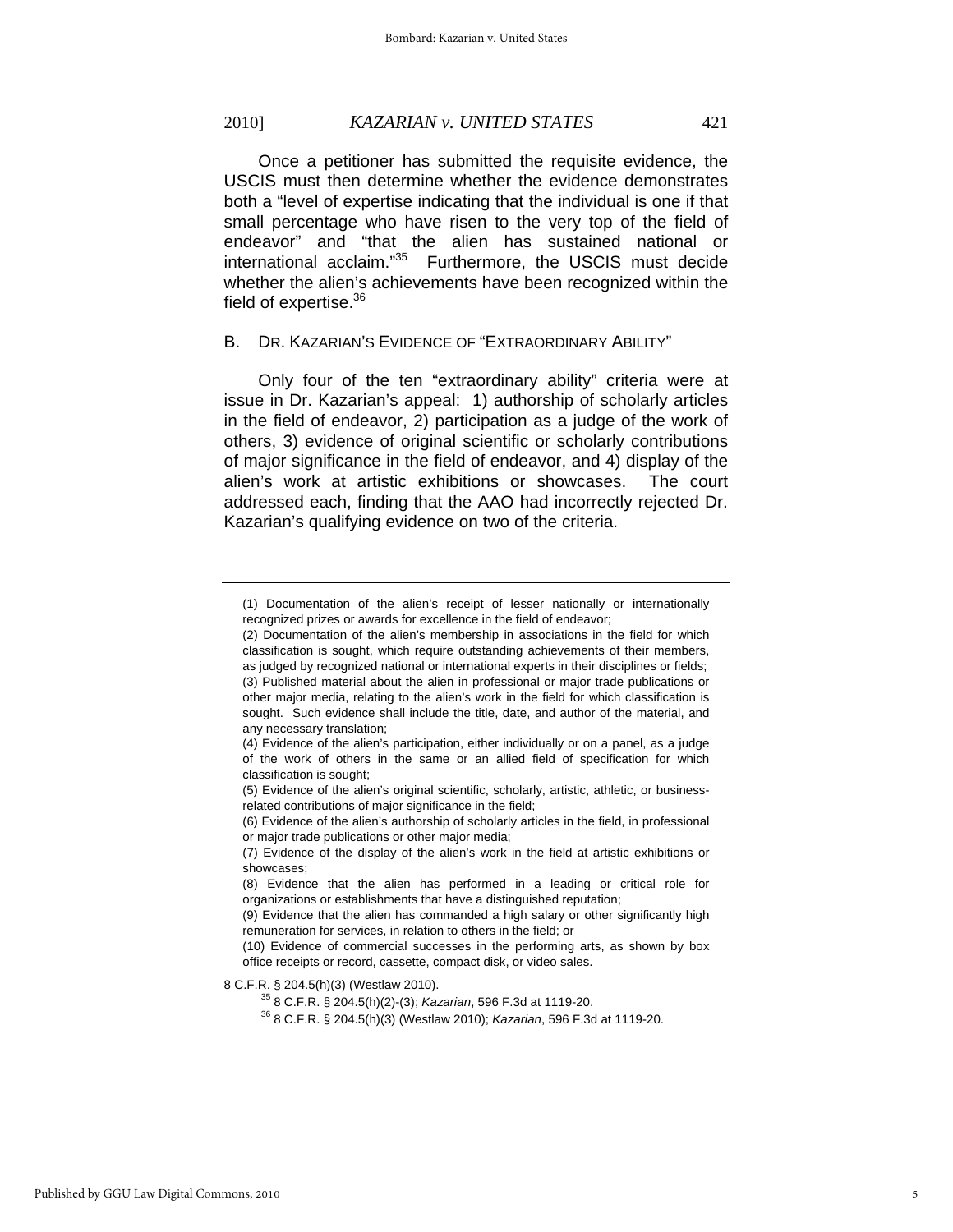#### 422 GOLDEN GATE UNIVERSITY LAW REVIEW [Vol. 40]

#### *1. Authorship of Scholarly Articles in the Field of Endeavor*

According to the AAO, Dr. Kazarian submitted proof that seven of his articles had been published but had not demonstrated that other scholars had cited to his publications.<sup>37</sup> The AAO concluded that, without evidence of such citations, Dr. Kazarian's articles did not meet the authorship criterion.<sup>38</sup>

But the Ninth Circuit disagreed, holding that the AAO's finding rested on an "improper understanding" of the regulatory criterion.<sup>39</sup> The court held that, while other authors' citations might be relevant to determining whether an applicant is at the very top of his or her field, nothing in the regulations specifically requires an applicant to demonstrate the reaction to his or her published articles before those articles could be considered.40 Since the USCIS and the AAO had thus imposed an extra requirement on Dr. Kazarian, the court concluded that this was abuse of discretion.<sup>41</sup>

#### *2. Participation as a Judge of the Work of Others*

Dr. Kazarian also submitted proof that he was a judge of graduate-level diploma works at Yerevan State University.<sup>42</sup> But in the AAO's opinion, reviewing diploma works for fellow students at one's own university failed to establish sustained national or international acclaim.<sup>43</sup> Without evidence that Dr. Kazarian had served as an external dissertation reviewer for a university with which he was not otherwise affiliated, the AAO concluded that Dr. Kazarian's submission was insufficient to satisfy this criterion.<sup>44</sup> But again the Ninth Circuit disagreed, concluding that the AAO's finding rested on an "improper understanding" of the regulatory criterion.45

- <sup>40</sup> *Id.*; 8 C.F.R. § 204.5(h)(3)(vi). 41 *Kazarian*, 596 F.3d at 1121. 42 *Id.*
- 
- <sup>43</sup> *Id.*
- <sup>44</sup> *Id.*
- <sup>45</sup> *Id.*

<sup>37</sup> *Kazarian*, 596 F.3d at 1121. 38 *Id.*

 $^{39}$  *Id.*<br><sup>40</sup> *Id.*; 8 C.F.R. § 204.5(h)(3)(vi).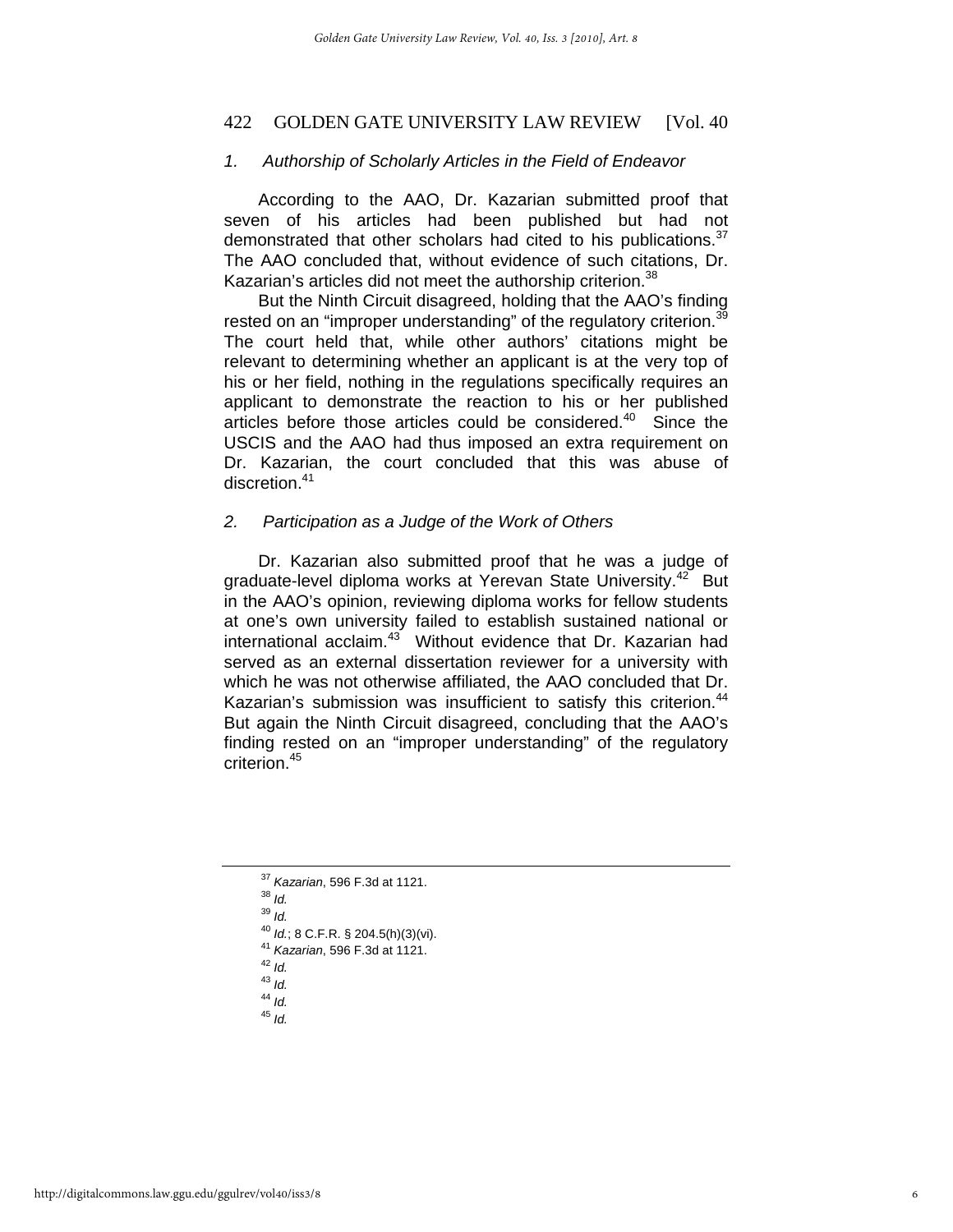#### 2010] *KAZARIAN v. UNITED STATES* 423

#### *3. Evidence of Original Scientific or Scholarly Contributions of Major Significance in the Field of Endeavor*

In support of his position, Dr. Kazarian also submitted several letters from physics professors attesting to his contributions in the field.46 But the AAO found that his contributions were not major and thus did not meet the statutory requirements. $47$  The Ninth Circuit agreed, holding that the AAO's analysis of Dr. Kazarian's scientific contributions was consistent with the relevant regulatory language<sup>48</sup> and was neither arbitrary, capricious, nor an abuse of discretion.<sup>49</sup>

#### *4. Display of the Alien's Work at Artistic Exhibitions or Showcases*

Finally, Dr. Kazarian submitted proof that he had selfpublished a textbook, given lectures at a community college, and made presentations at conferences in support of his petition.<sup>50</sup> But the AAO determined that none of these activities constituted displays at artistic exhibitions or showcases.<sup>51</sup> Again, the Ninth Circuit agreed, concluding that the AAO's analysis was consistent with the relevant regulatory language and that the AAO's determination that Kazarian did not submit proper evidence was neither arbitrary, capricious, nor an abuse of discretion. $52$ 

C. HARMLESS ERROR

The Ninth Circuit determined that the AAO should have concluded that two of the four types of evidence submitted by Dr. Kazarian in support of his petition were satisfactory.<sup>53</sup> As a result, the court held that the AAO had committed clear legal error by rejecting all of the evidence Dr. Kazarian presented with his visa application.54

However, the procedure for determining whether to grant the

<sup>46</sup> *Id.* at 1122. 47 *Id.* <sup>48</sup> *Id.* <sup>49</sup> *Id.* <sup>50</sup> *Kazarian*, 596 F.3d at 1122. 51 *Id.* <sup>52</sup> *Id.* <sup>53</sup> *Kazarian*, 596 F.3d at 1122. 54 *Id.*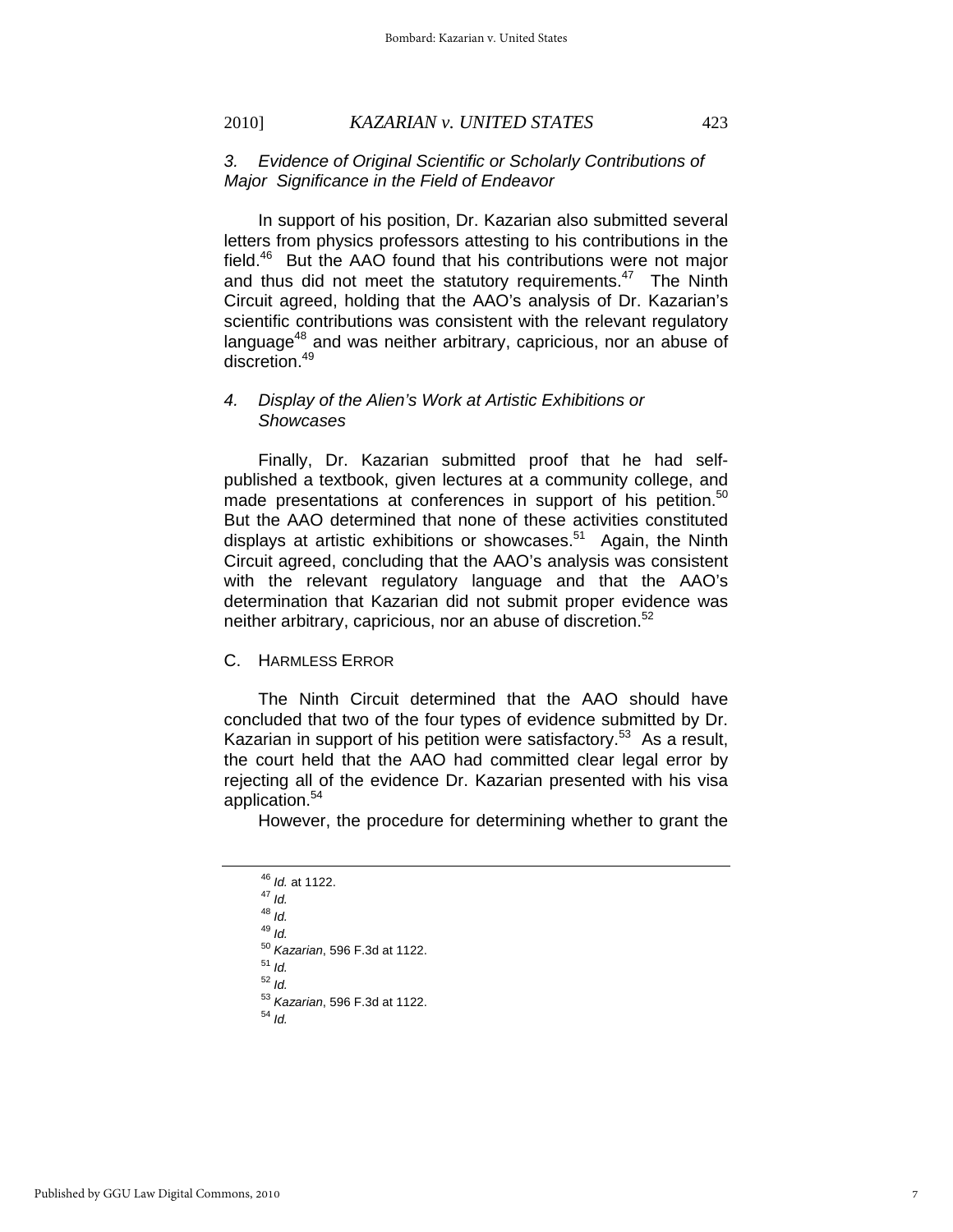#### 424 GOLDEN GATE UNIVERSITY LAW REVIEW [Vol. 40]

"extraordinary visa" to an applicant is to determine whether *three* of the ten regulatory criteria have been met.<sup>55</sup> The AAO concluded that Dr. Kazarian failed to establish that he met at least three of the ten regulatory criteria.<sup>56</sup> Although the Ninth Circuit determined the AAO had improperly discounted two of the four types of evidence Dr. Kazarian submitted, the court found the AAO had properly concluded that Dr. Kazarian failed to meet statutory requirements for obtaining the "extraordinary visa" since he had not presented the requisite three types of satisfactory evidence.<sup>57</sup> Therefore, the Ninth Circuit found the AAO's error to be harmless  $58$ 

#### D. CONCURRENCE

Judge Pregerson concurred with the amended opinion but wrote separately to emphasize what he deemed an "injustice perpetuated by the immigration laws and system in this case."59 In Judge Pregerson's opinion, Dr. Kazarian's contributions to the field of theoretical physics in the United States had been valuable.<sup>60</sup> Consequently, Judge Pregerson stated that forcing Dr. Kazarian to depart from the country was "undoubtedly wasteful" and indicative of "something haywire in the system."<sup>61</sup> While Judge Pregerson agreed with the majority that Dr. Kazarian failed to submit the three types of evidence required for the "extraordinary ability" visa, he concluded that Dr. Kazarian would have been an excellent candidate for an "exceptional ability" visa.<sup>62</sup> However, Dr. Kazarian's attorney failed to counsel him to apply for such a visa. $63$ 

#### IV. IMPLICATIONS OF THE DECISION

*Kazarian* stands as a clear reminder that neither the USCIS nor the AAO has the authority to unilaterally impose additional

- <sup>59</sup> *Id.* at 1123 (Pregerson, J., concurring). 60 *Id.*
- 
- <sup>61</sup> *Id.*
- 

<sup>62</sup> Kazarian, 596 F.3d at 1123 (Pregerson, J., concurring).<br><sup>63</sup> Id. In a footnote, Judge Pregerson pointed out that the attorney who advised Dr. Kazarian to apply for the "extraordinary ability" visa had been indefinitely suspended from immigration practice. *Id.* at n.1.

<sup>55</sup> *Id.*

<sup>56</sup> *Id.*

<sup>57</sup> *Kazarian*, 596 F.3d at 1122. 58 *Id.*